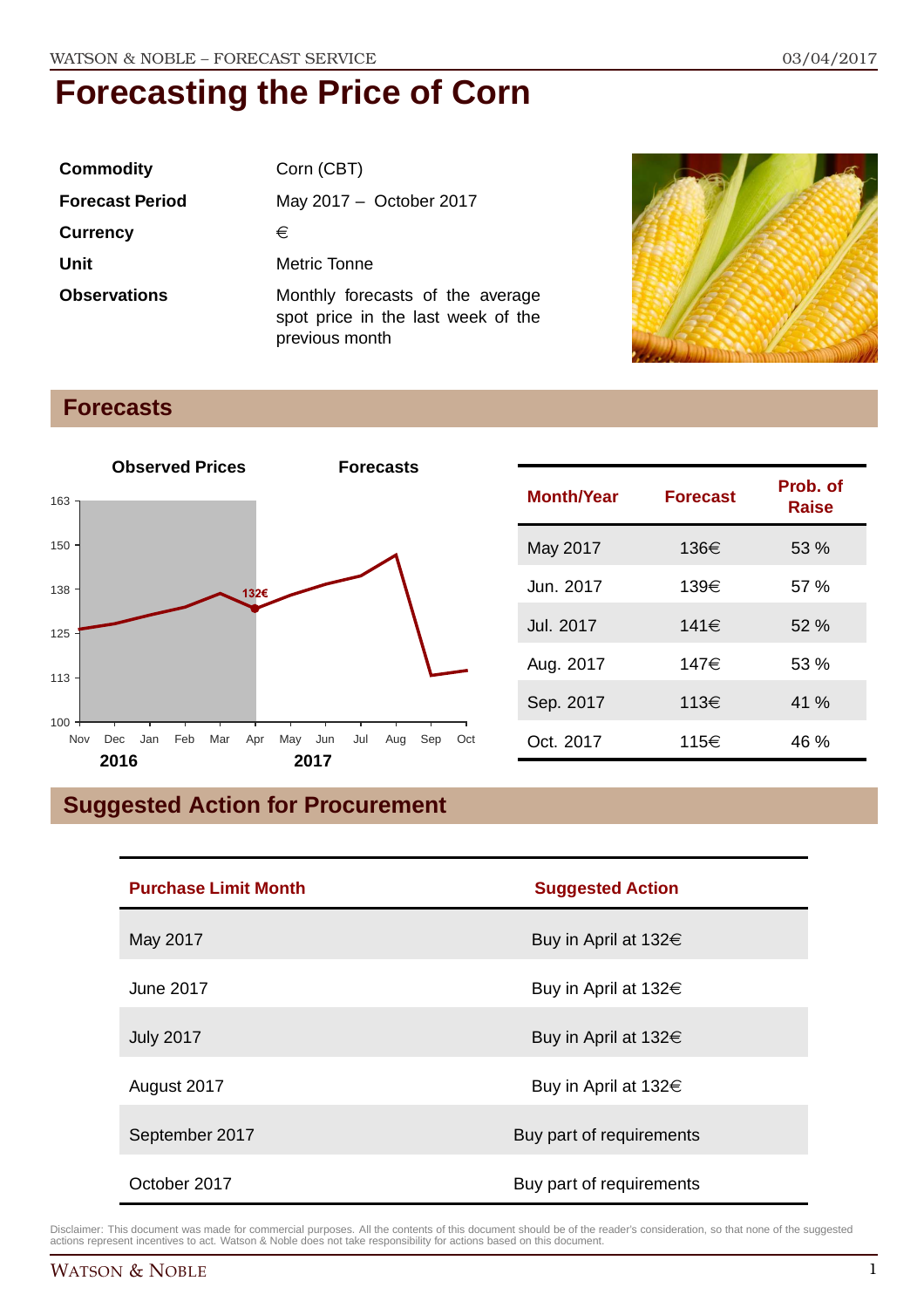### **Impact Analysis: One Month Forecast**



Our algorithm forecasts a higher price of Corn in one month: it is expectable that the price increases 2.90% from  $132 \in \text{to } 136 \in \text{S}$ until the beginning of May.

## **Indices of Factors**



#### **Interpretation**

- **Decrease of Supply**: Positive pressure of the Supply index
- **Increase of Demand**: Positive pressure of the Demand index
- **Positive pressure of the index of Corn**
- **Positive pressure of the index of variables represent**ing the market upstream
- Positive pressure of the index of variables representing the market downstream
- **Negative pressure of the financial index**
- Slightly positive pressure of other commodities and other factors
- Focus on Mexico, Euro, and India

#### **Impact per Country**

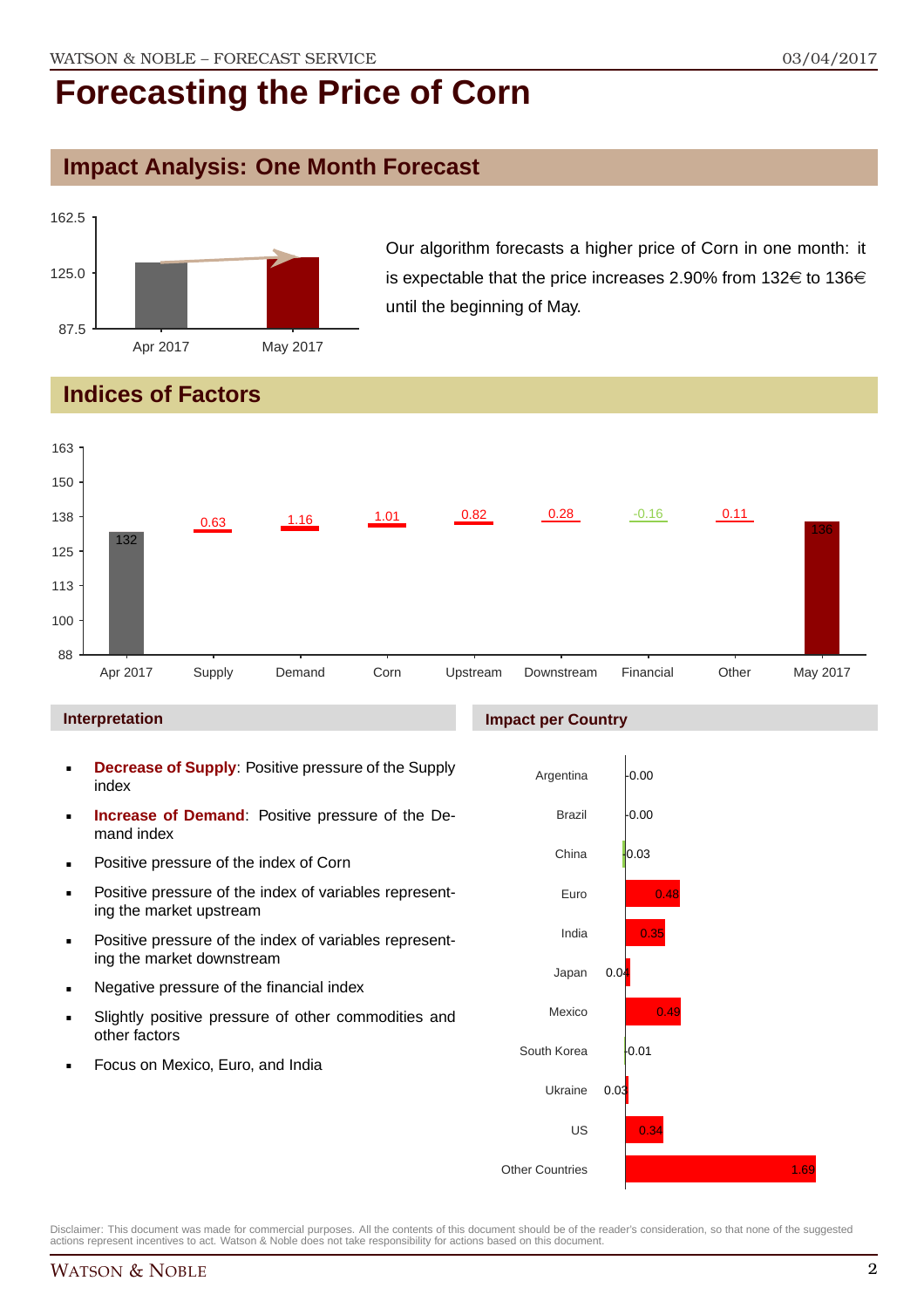## **Impact Analysis: Two Months Forecast**



Our algorithm forecasts a higher price of Corn in two months: it is expectable that the price increases 5.25% from  $132 \in \text{to } 139 \in$ until the beginning of June.

## **Indices of Factors**



#### **Interpretation**

- **Decrease of Supply**: Positive pressure of the Supply index
- **Increase of Demand**: Positive pressure of the Demand index
- **Positive pressure of the index of Corn**
- **Positive pressure of the index of variables represent**ing the market upstream
- **Positive pressure of the index of variables represent**ing the market downstream
- **•** Positive pressure of the financial index
- **Positive pressure of other commodities and other fac**tors
- Focus on Taiwan, Canada, and India

#### **Impact per Country**

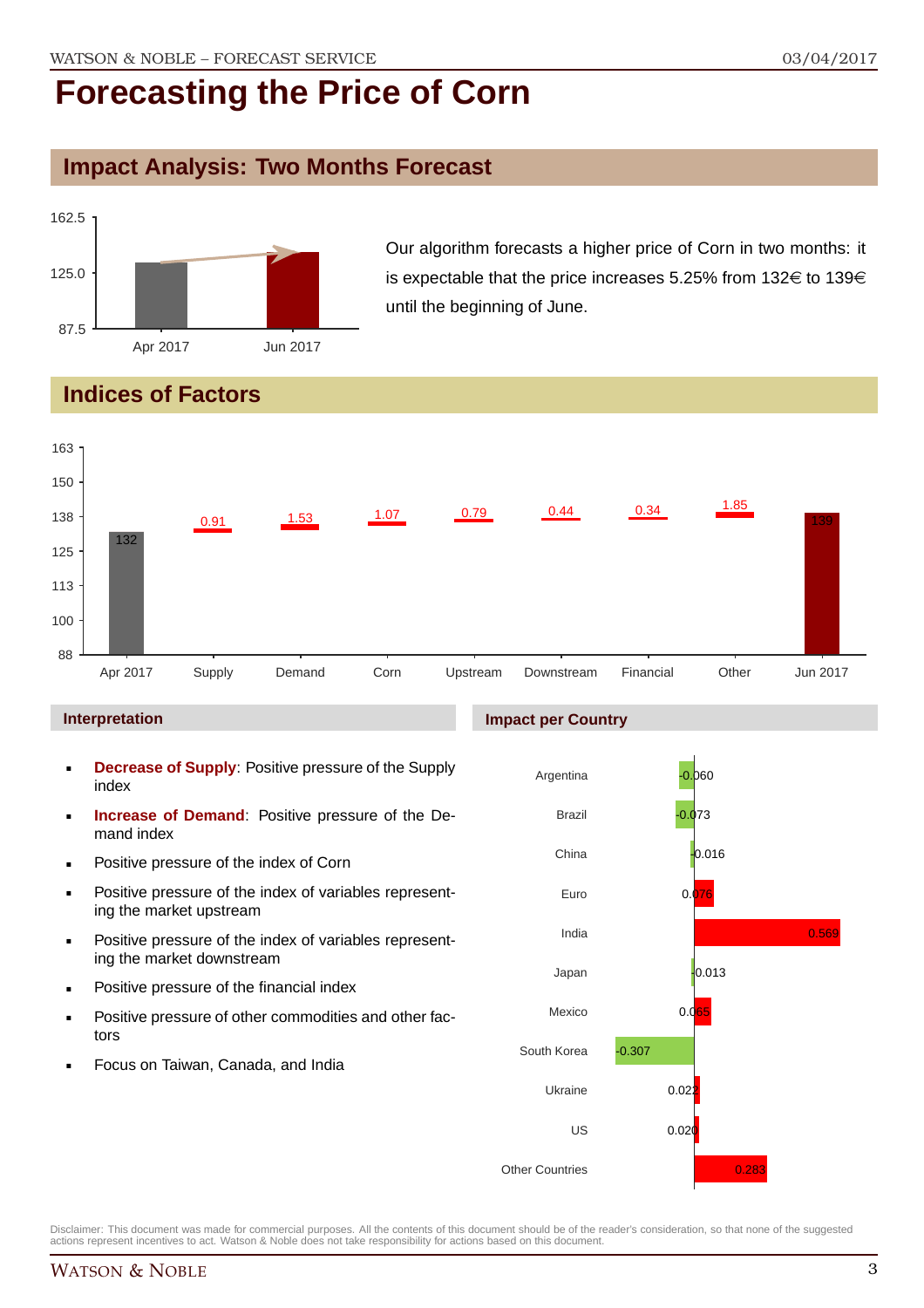### **Impact Analysis: Three Months Forecast**



Our algorithm forecasts a higher price of Corn in three months: it is expectable that the price increases 7.03% from 132 $\in$  to 141 $\in$ until the beginning of July.

## **Indices of Factors**



#### **Interpretation**

- **Decrease of Supply**: Positive pressure of the Supply index
- **Increase of Demand**: Positive pressure of the Demand index
- **Positive pressure of the index of Corn**
- Slightly positive pressure of the index of variables representing the market upstream
- **Positive pressure of the index of variables represent**ing the market downstream
- **•** Positive pressure of the financial index
- **Positive pressure of other commodities and other fac**tors
- Focus on US, Egypt, and Taiwan

#### **Impact per Country**

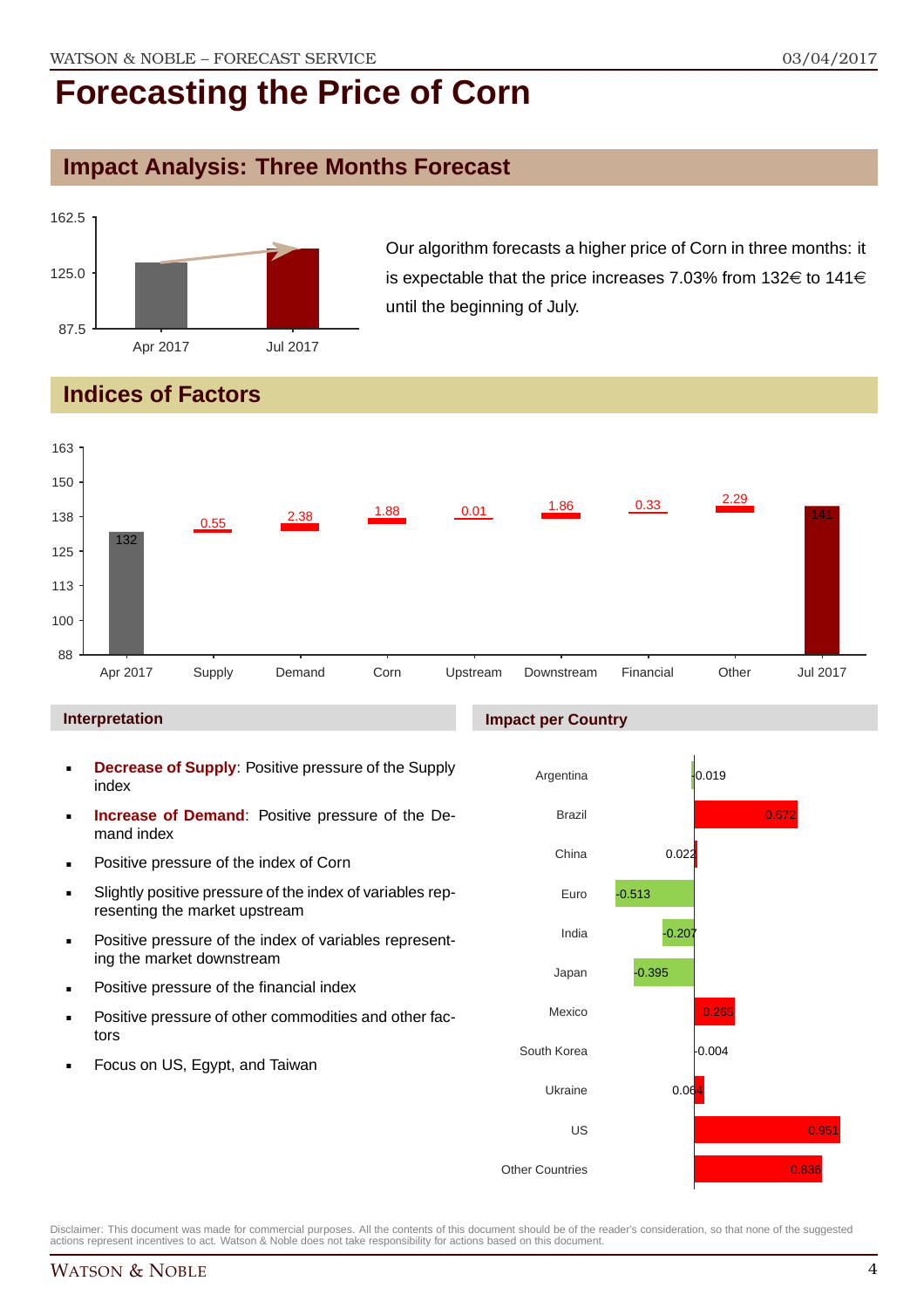### **Impact Analysis: Four Months Forecast**



Our algorithm forecasts a higher price of Corn in four months: it is expectable that the price increases 11.50% from 132 $\in$  to 147 $\in$ until the beginning of August.

## **Indices of Factors**



#### **Interpretation**

- **Decrease of Supply**: Positive pressure of the Supply index
- **Considerable increase of Demand**: Positive pressure of the Demand index
- **Positive pressure of the index of Corn**
- Negative pressure of the index of variables representing the market upstream
- **Positive pressure of the index of variables represent**ing the market downstream
- **•** Positive pressure of the financial index
- **Positive pressure of other commodities and other fac**tors
- Focus on Egypt, Canada, and Russia

#### **Impact per Country**

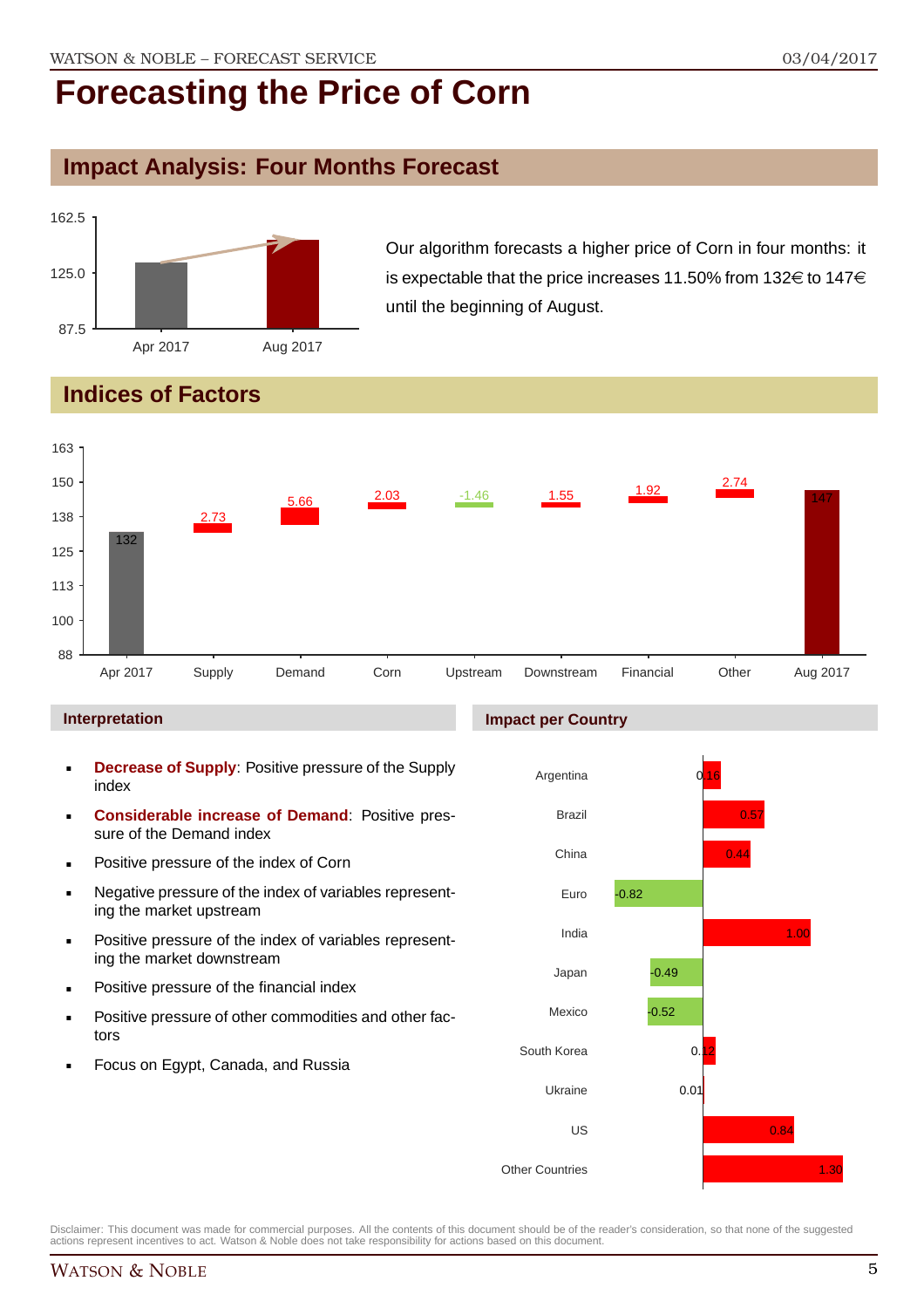### **Impact Analysis: Five Months Forecast**



Our algorithm forecasts a lower price of Corn in five months: it is expectable that the price decreases 14.26% from 132 $\in$  to 113 $\in$ until the beginning of September.

## **Indices of Factors**



#### **Interpretation**

- Slight decrease of Supply: Positive pressure of the Supply index
- **Considerable decrease of Demand**: Negative pressure of the Demand index
- **Slightly positive pressure of the index of Corn**
- **Considerably negative pressure of the index of variables representing the market upstream**
- **Considerably negative pressure of the index of variables representing the market downstream**
- **Negative pressure of the financial index**
- **Negative pressure of other commodities and other** factors
- **Focus on Egypt, Mexico, and Canada**

#### **Impact per Country**

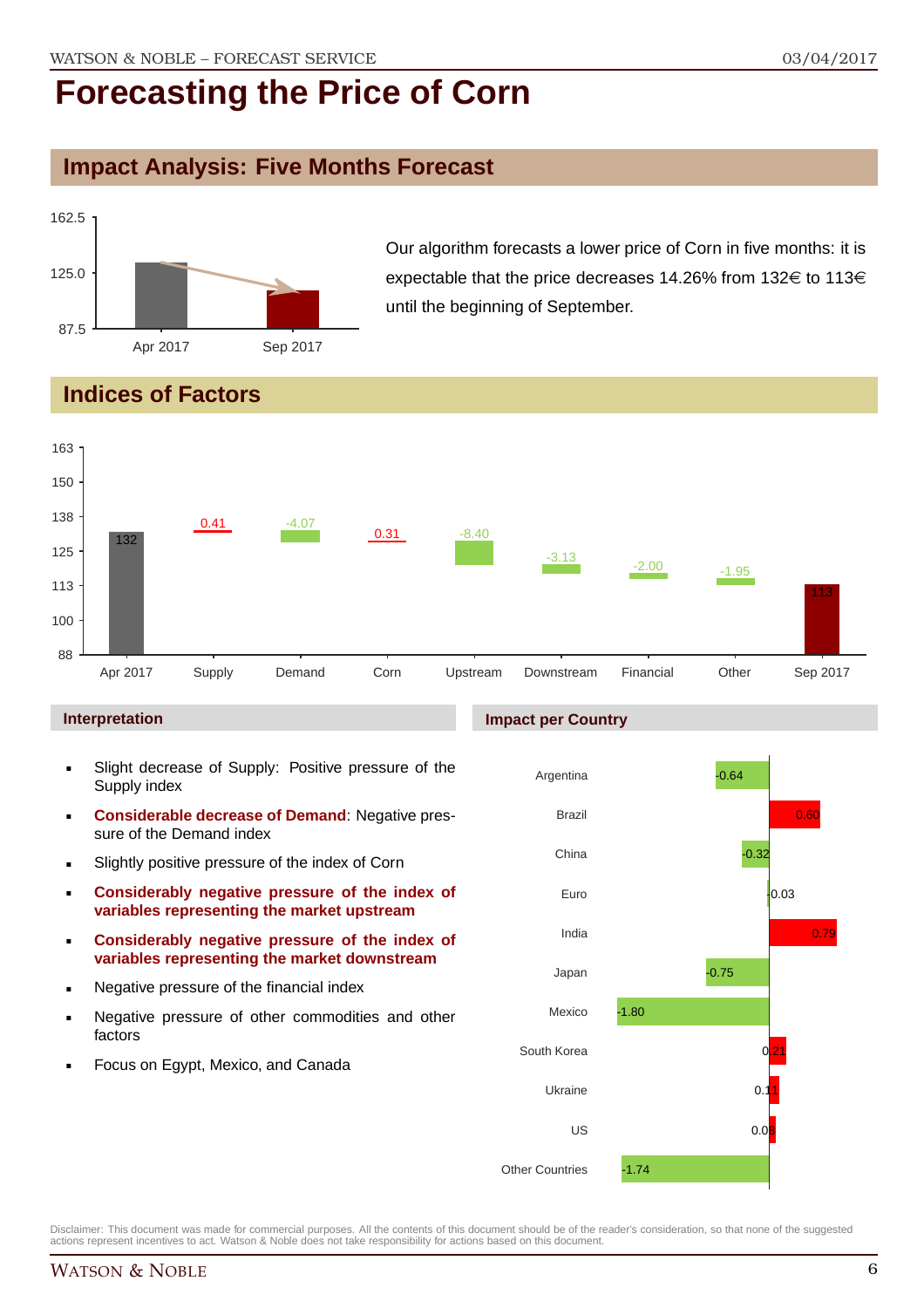### **Impact Analysis: Six Months Forecast**



Our algorithm forecasts a lower price of Corn in six months: it is expectable that the price decreases 13.22% from 132 $\in$  to 115 $\in$ until the beginning of October.

## **Indices of Factors**



#### **Interpretation**

- Slight increase of Supply: Negative pressure of the Supply index
- **Considerable decrease of Demand**: Negative pressure of the Demand index
- **Negative pressure of the index of Corn**
- **Considerably negative pressure of the index of variables representing the market upstream**
- **Considerably negative pressure of the index of variables representing the market downstream**
- **Negative pressure of the financial index**
- **Negative pressure of other commodities and other** factors
- **Focus on Egypt, Mexico, and US**

#### **Impact per Country**

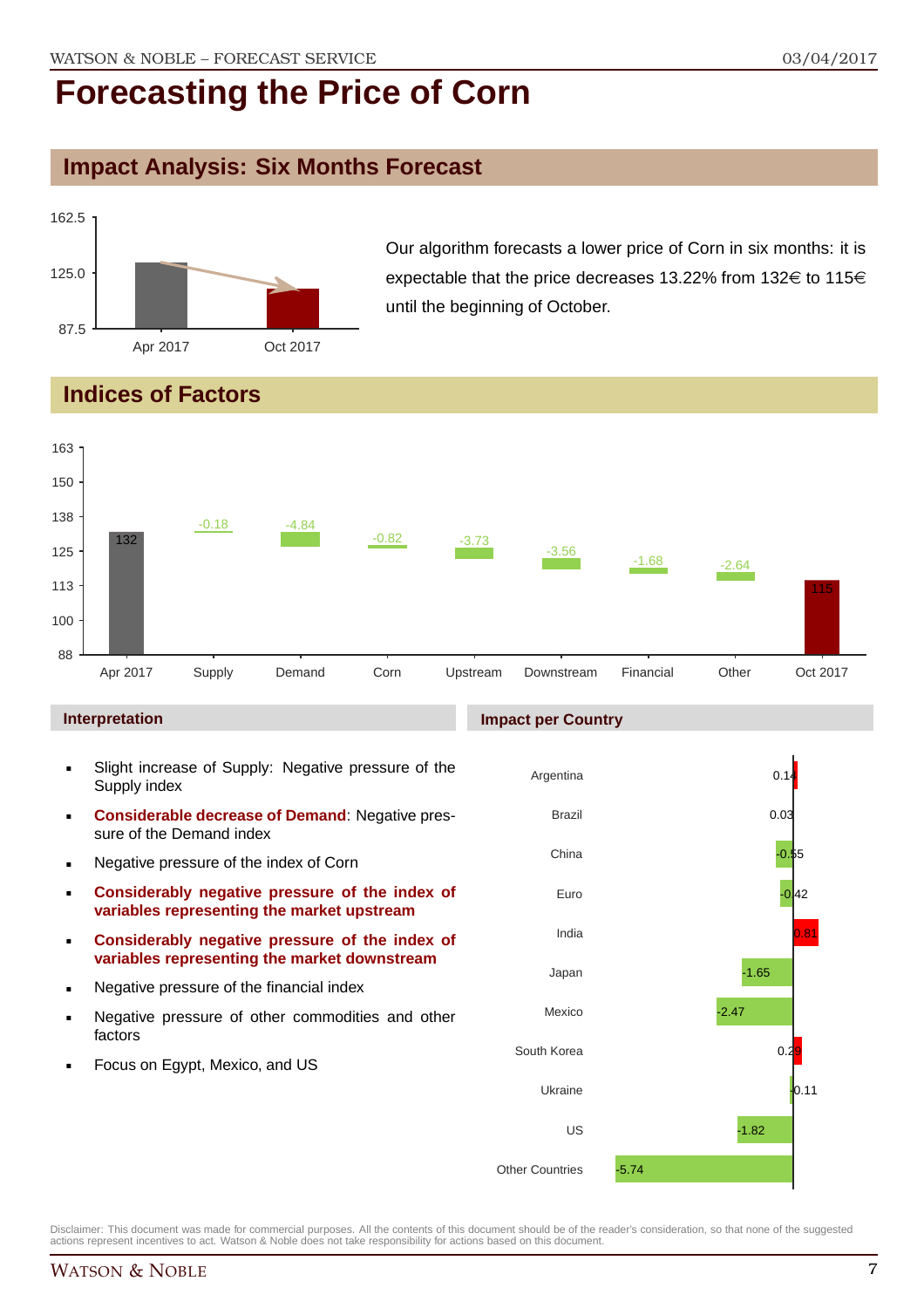## **APPENDIX – Technical Explanation of the Impact Analysis**

In this appendix, we explain the impact analysis of the factors that most contribute for our forecasts.

This Impact Analysis is conducted individually for **each time horizon**, allowing for a distinction between the indices of variables that contribute for our forecasts at short and medium run.

For each time horizon, our analysis has **two components**: first, we present the impact of variables grouped by **indices of factors**; second we present the impact of variables grouped by **indices of countries**.

### **Indices of Factors**

**Indices of factors** are indices of the weighted contributions of the variables grouped in those factors.

**Supply Index**: composed of macroeconomic variables of the producing and exporting countries. It includes variables such as production, exchange rates, inflation, monetary policy, and wages. For example, an increase in wages implies higher production costs which should (in linear, general, and ceteris paribus terms) generate an incentive to increase prices;

**Demand index**: composed of macroeconomic variables of the consuming and importing countries. It includes variables such as production, exchange rates, inflation, monetary policy, and wages. For example, a decrease in a consumer confidence index should (in linear, general, and ceteris paribus terms) increase savings and decrease demand, leading to lower prices;

**Corn Index**: composed of variables related to Corn. It includes variables such as the price of Corn in different regions of the world and exports, imports, and producer prices of Corn in some countries. For example, an increase in the price of Corn in other region may imply an increase in the price of Corn in Europe due to arbitrage movements;

**Upstream index**: composed of variables related to Weather and Fertilizers. It includes variables such as the price and exports, imports, and producer prices of the inputs in some countries. For example, an increase in the price of Fertilizers should (in linear, general, and ceteris paribus terms) generate an increase in the price of Corn;